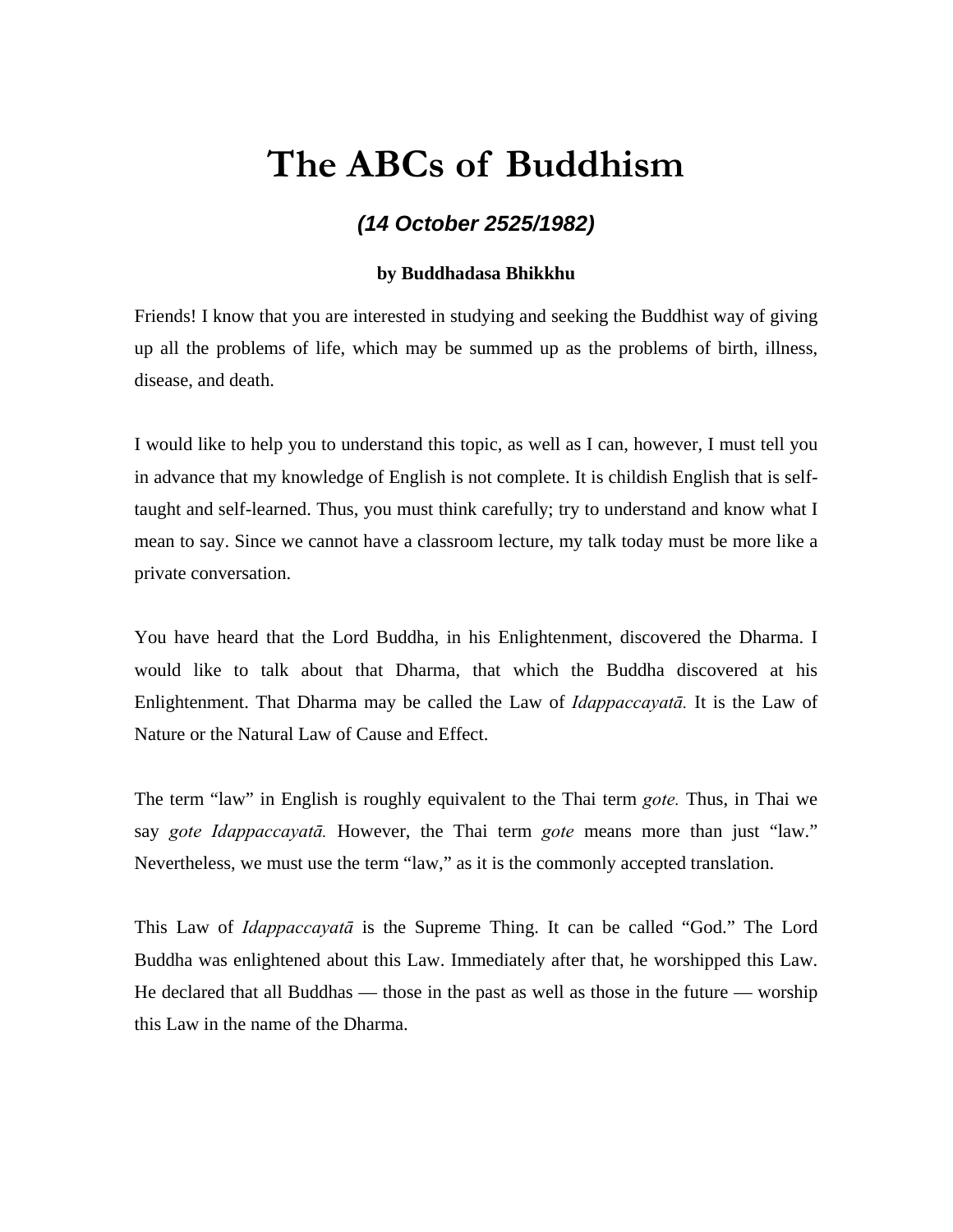This Natural Law is comprised of six qualifications that all people regard as the qualifications of God, namely, the qualifications of being the Creator, the Controller and the Destroyer; of being Omnipotent, Omnipresent, and Omniscient. Anyone having these six qualifications is called "God." We Buddhists have this Natural Law as God; we look at this Law as the God that has, in reality, these six qualifications.

This is the only God acceptable by modern scientists. It is a Natural Law that cannot be established by anyone. If there is anyone or anything who establishes something, that thing is not a Law, not a *gote* in the Thai sense and especially not the *gote Idappaccayatā*. While this is only one Law, it includes all other laws — all other natural laws, not man-made laws. This Law inheres in all the atoms that together compose our universe, or universes, both physical and mental.

We ought to know this Law well, for it is the thing that controls us and all of our problems. Human beings will be happy or not happy through doing right or wrong with regard to this Law; and not through the power of a personal God, not even as the result of past Karma. We will discuss this last point later.

Whether peacefulness of the world will exist or not exist depends on doing right or doing wrong according to this Law.

I want you to think about the following suppositions in order to estimate the power of this Law. Suppose that all the personal gods intend to punish us. We can overcome all of that power and be free from their punishment by doing right according to the Law. Or suppose that all the personal gods intend to bless us. Yet, if we do wrong in accordance with the Law of *Idappaccayatā,* in order to be happy for instance, there is no way that we will receive the blessings of those gods. We can see that this Law controls all things, both animate and inanimate. However, problems arise and appear only in animate things.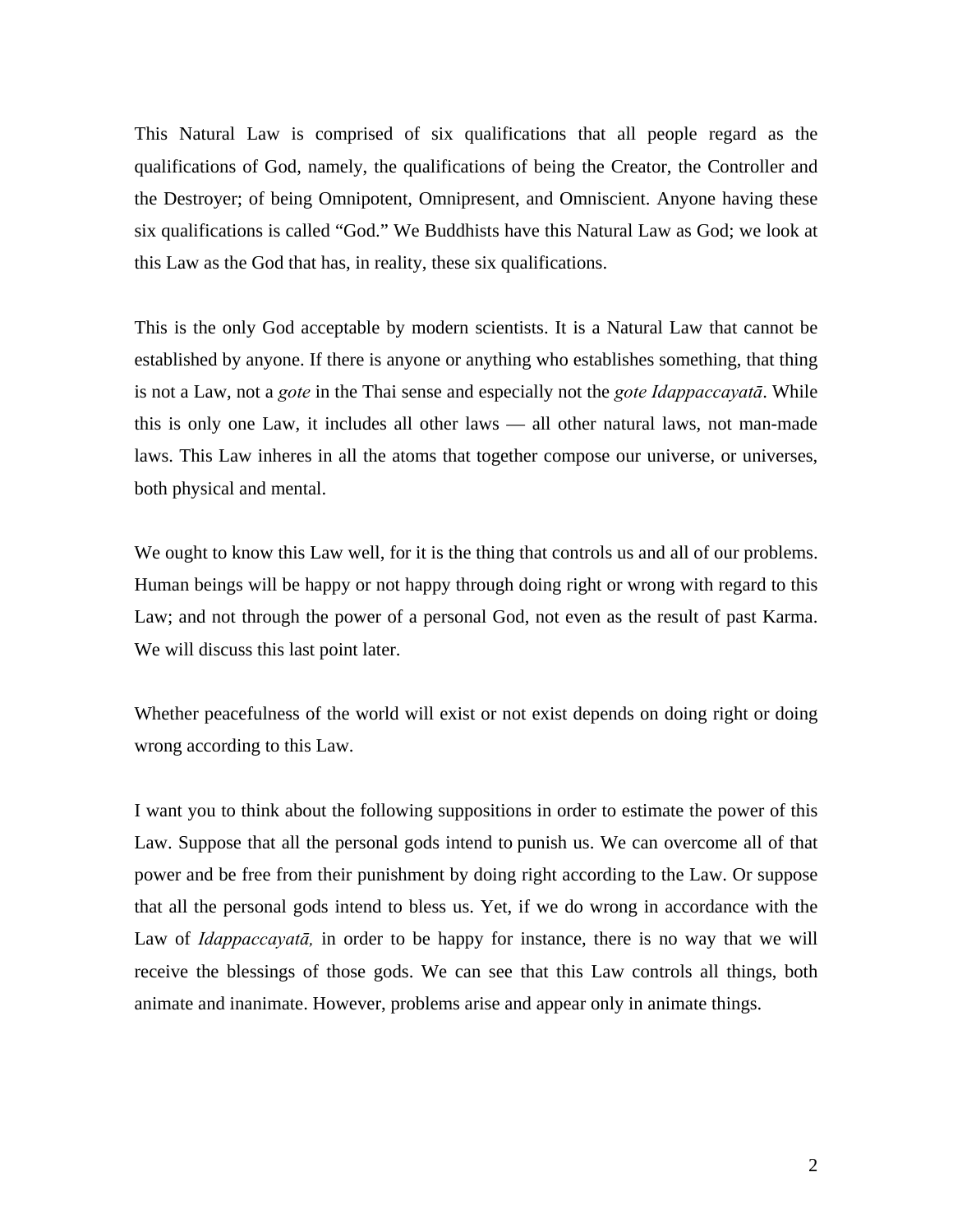The Law of *Idappaccayatā* can be seen as God. This God is indescribable and unclassifiable. We cannot know "him" as a person, because "he" is not like anyone among all of those who we know in this world. *Idappaccayatā —* the God — is the first cause and the sustaining cause, in every time and every case in our universe. It creates both the positive and the negative. There are both positive and negative results because it is only the Natural Law. If "he" were a personal God, "he" would choose to create only the positive. If we don't want any of the negative, we must know the law of the positive. We can then have positive results by practicing in accordance with that Law.

The way to practice to solve such problems is called the Dharma. The actual problem of human beings is the problem of suffering, both in individuals and in societies. Sentient beings must suffer when doing wrong against the Law of *Idappaccayatā* in the moment of contact *(phassa).* I would like you to know this especially well, since it is the essence of the Dharma. Thus, I will repeat it. All sentient beings must suffer when doing wrong against the Law of *Idappaccayatā* in the moment of contact *(phassa).* Sentient beings will not suffer when doing right - that is, not doing wrong - according to this Law. This is especially true in the moment of *phassa.* 

Now we will discuss this Natural Law in detail. It is the A, B, C of the Buddha - Dharma. Sometimes we call it *paticca-samuppāda.* Altogether, *Idappaccayatā-paticca-samuppāda*  means the law of cause and effect, that the origination of all things is dependent on their conditions. In short we say: the dependent origination of all things. But in this case, we intend to discuss only the problems of human beings - human suffering and dissatisfactoriness of all kinds.

To understand the process of *Idappaccayatā,* we must start from the point of the *āyatana,*  which are the six sense bases and their six objects. The internal *āyatana* are the sense organs: eye, ear, nose, tongue, body and mind itself. These are inside us. The outer *āyatana* are form, sound, odor, taste, touch and idea or thought in the mind.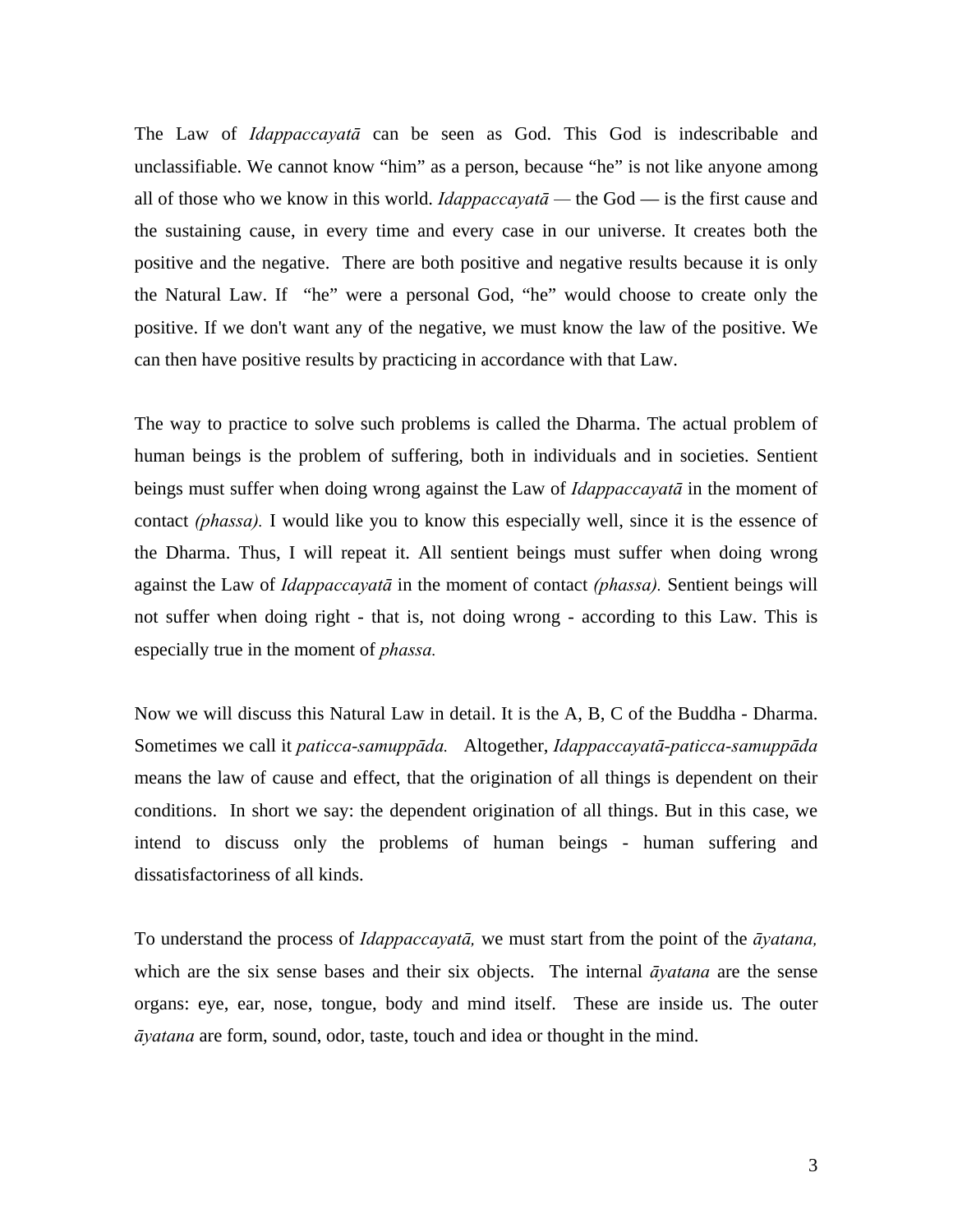You can see that eye comes in contact with form, ear comes in contact with sound, nose comes in contact with odor, tongue comes in contact with taste, body comes in contact with touch and mind comes in contact with idea. Then we have six pairs of *āyatana.* 

Let us study these in the process of *Idappaccayatā.* We will begin with the first pair, eye and form, as an example. Eye dependent on form gives rise to eye-consciousness. Now, we have three things: eye, form and consciousness. When these three come together in function, we call it contact *(phassa)*. This is a very important moment to know and study. Contact is the moment at which ignorance either arises or does not arise. If it is the occasion of the arising of ignorance, it will go in a bad way and give rise to the problem of suffering.

If in the moment of contact we have adequate mindfulness and wisdom to govern the contact correctly, then there is no way, no room and no chance for ignorance to arise. Then it is contact that cannot be the starting point of suffering. We must study, practice and train in order to have mindfulness and wisdom to use exactly at the moment of contact. We will discuss this later.

Now, I will tell you more about the process of *Idappaccayatā-paticca-samuppāda.* If the *phassa* is an ignorant one -we will call it blind contact or ignorant contact - such contact will give birth to blind feeling, feeling with ignorance. It may be either pleasant or unpleasant feeling, but it has ignorance in it. We call it blind feeling or ignorant feeling. Such feeling *(vedana)* will give birth to ignorant want or blind want. Usually, we call blind want "desire" *(tanha)*. We mean blind want, ignorant want and wrong want - not simple want. You must know this. When we use the term "desire," it means blind want - the want of ignorance, the want by means of ignorance.

Such blind want *(tanha)* will give birth to attachment *(upadana).* Attachment arising from blind or ignorant want, then, is ignorant in itself. There is attachment to anything that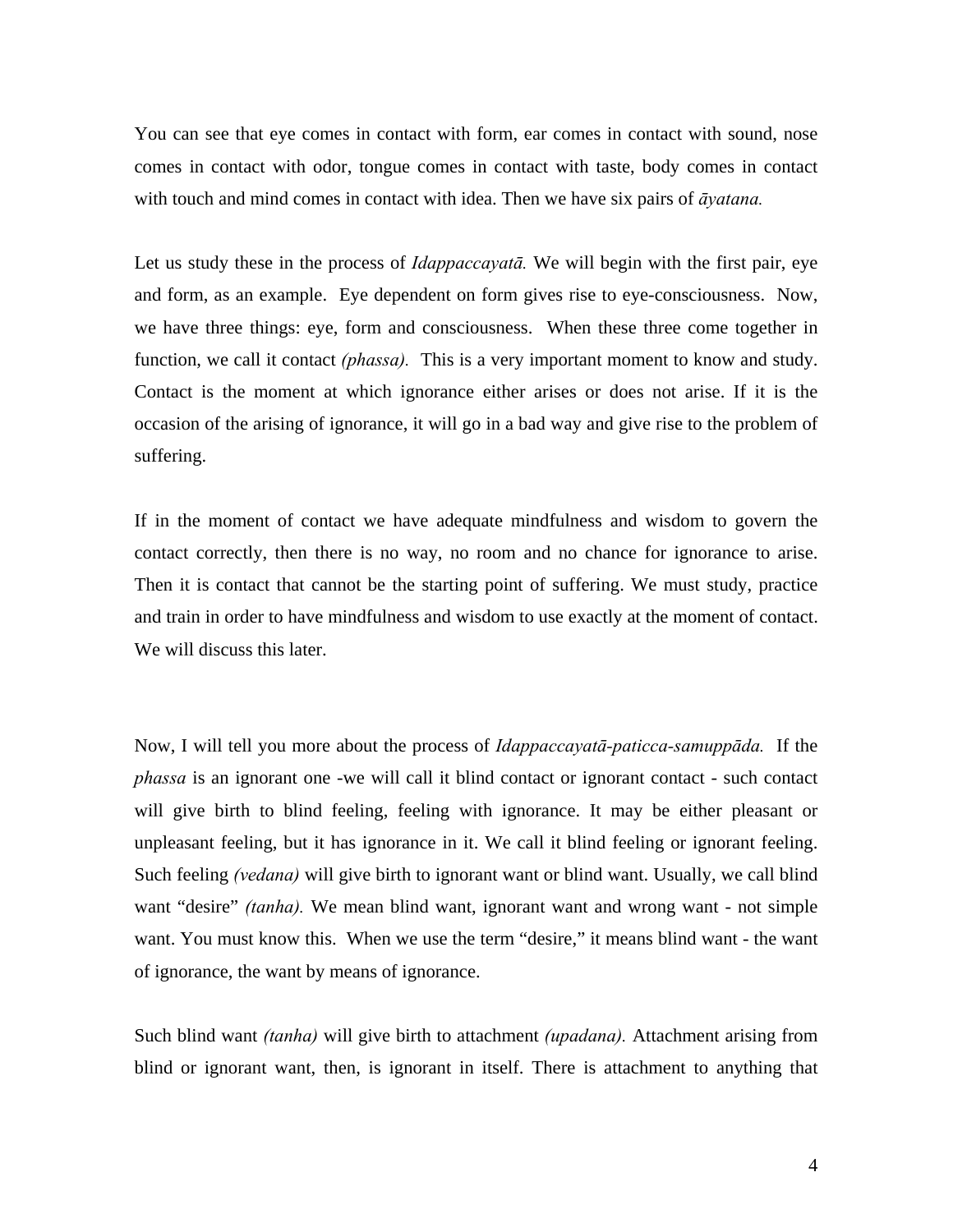comes into contact with it, including attachment to this meaning or that meaning of words and attachment to that thing as "mine" and this thing as "I."

You need to know about the five aggregates *(khandha* in Pali or *skhanda* in Sanskrit). They are important because attachment is attachment to these five *khandha.* The first *khandha* is this body. When the body is in its function, the ignorant mind attaches to it as "I" in some cases and "mine" in other cases. Then we can see someone get angry with his body. He can regard it as "He" - "himself." Or, in another case, he will regard it as "his" - "his body." This is the first *khandha,* the aggregate of corporeality *(rupa - khandha).* 

The second *khandha* is feeling *(vedana-khandha).*When there is any kind of feeling in the mind, the ignorant mind regards it, or becomes attached to and regards it, as "my" feeling. It is regarded as "I" or "mine," which are the same attachment.

.

The third *khandha* is called perception *(sanna –khanda).* This is to perceive something as this, as that, as these or as those; as "my happiness" or "my suffering," as "good" or "bad." In some cases, the perception by the mind is attached to as the "I" who perceives. In other cases, perception is attached to as "my" -"my perception." You can understand that the same thing can be attached to in two ways as the doer and as the done.

Next, the fourth *khandha,* or aggregate of clinging, is called *sankhara-khandha. Sankhara*  in this case has a special meaning. Literally it means to form, but here it specifically means "to form" in a mental way, that is, to think. As a verb, *sankhara* means to condition, to give rise to or to cause. As a noun, it means "formation," either the act of forming or the state of having been formed or both. Here, we use the meaning "to think," because to think is to give rise to or to cause the conception that is taking place now in the mind of the ignorant one. One attaches to it as "I think" or as "my thought." You should try to notice this and consider it for yourself. See attachment working in these two ways.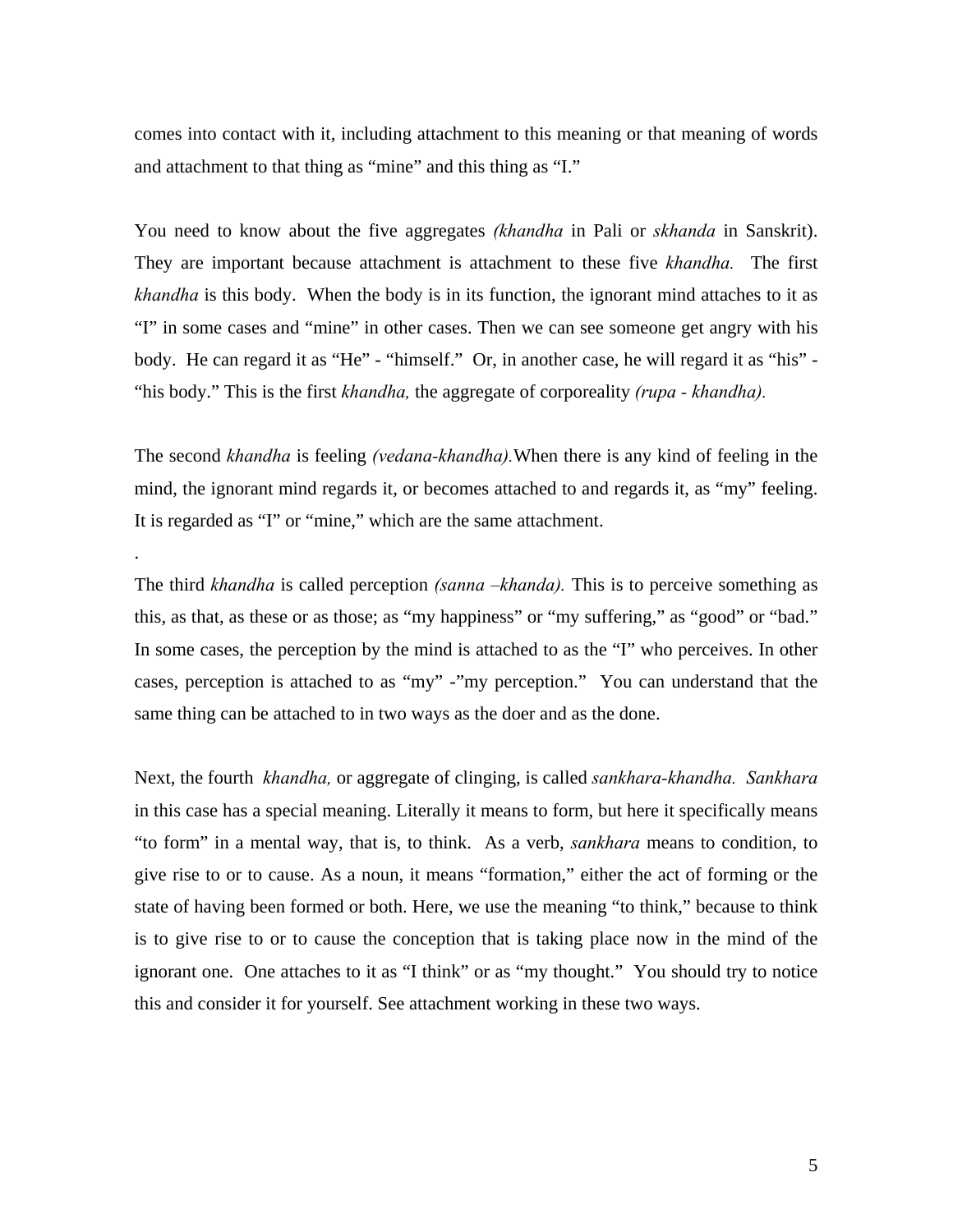Now to the fifth or last *khandha.* The consciousness aggregate *(vinnana-khandha)* is to know all things that come to be in contact with eye, ear, nose, tongue, body and mind. The ignorant one will attach to consciousness, or the body of consciousness, as "I" - "I" who is conscious. And at another time he will attach to it as "my consciousness." These are two ways.

Altogether, we have five groups of attachment. You can see that we become attached to many things, both outside and inside; attaching to them and grasping at them. All this is done mentally, as "I" or "my." These are ignorant concepts, not the real thing. In all cases, it is only through ignorance that the conception of "I" or "my" arises towards things.

Now, let's return to attachment taking place in the process of *Idappaccayatā.* Such attachment gives rise to existence *(bhava).* This is the becoming of something - the illusive "self." The becoming of the "self" arises from attachment. There is attachment to an illusive thing by illusive thought and so we come to have illusive becoming *(bhava).* At this point there exists the "self," even in the stage of infancy. We call it *bhava,* or becoming.

Becoming gives rise to birth *(jati).* Here the "self" is full bloomed as a "self" that is proper and suitable to its case: to be one "I," one "man," one "self." At this moment here is a self - the thing which is imagined to be the "self" or the "I." Now the illusive "I" takes place in the process of *Idappaccayatā.* 

The "I" thinks, acts and speaks in the way of attachment. Then the "I" begins to act and speak in ignorant ways, such as "this is I" or "this is my possession"; and even "this is my birth, this is my decay, this is my disease and this is my death." All things come to be problems for such a self. This brings problems to the mind, so that the mind suffers and has suffering and disatisfactoriness of all kinds in whatever case. This is *Idappaccayatā* in the way or process of giving rise to the problem of mental suffering. In reality the suffering happens to the mind, but as we said, it is imagined as happening to the man.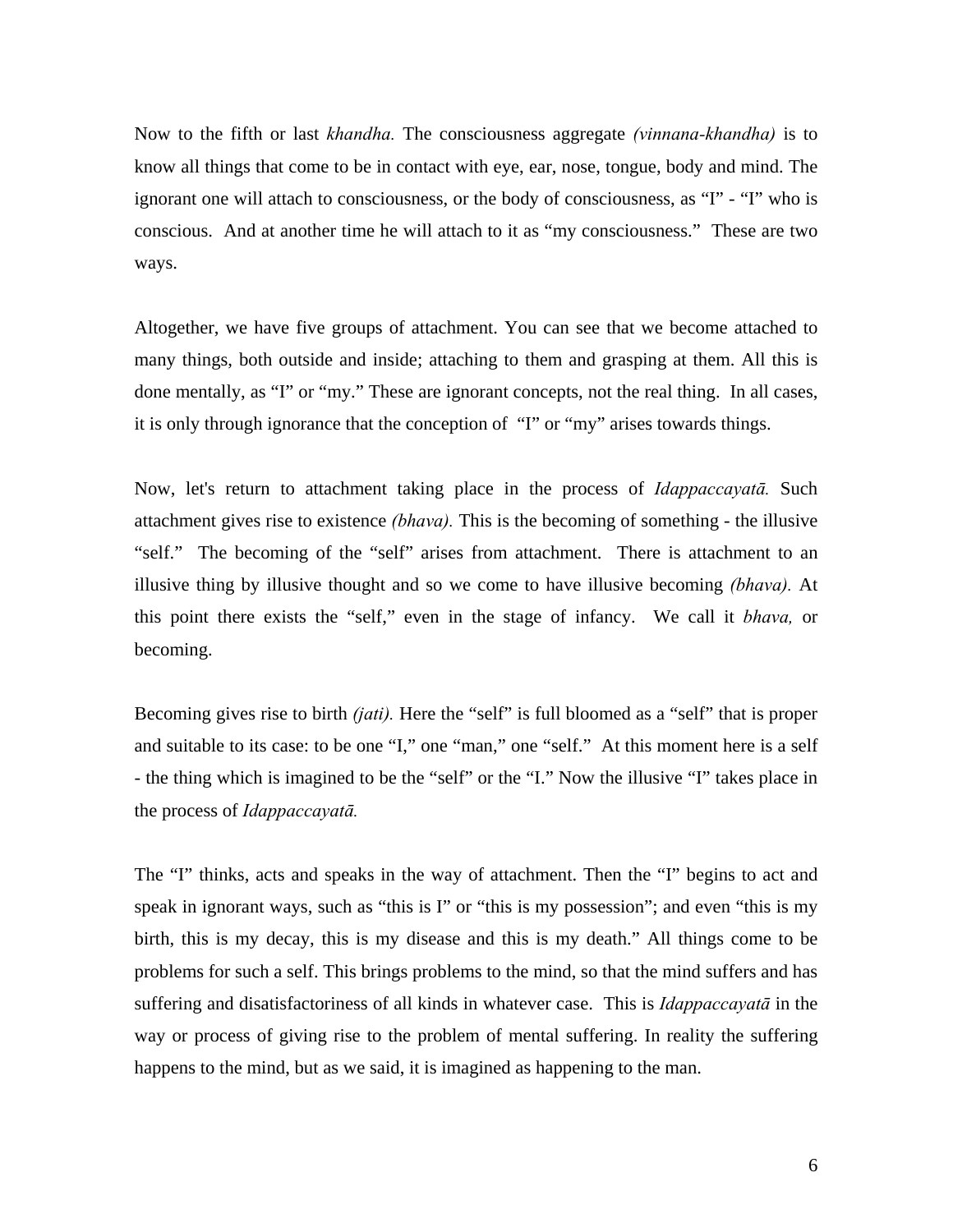However, if we have adequate mindfulness and wisdom, we can bring sufficient mindfulness and wisdom into the process just at that moment of contact. To show this, we will repeat the process from the very beginning.

The eye, dependent on the form, gives birth to eye-consciousness. These three things coming together in function are called contact *(phassa).* Now, in this case of a man who has adequate mindfulness and wisdom just in the time of contact, he can use that mindfulness and wisdom to govern the contact. Then, it will be wise contact.

Such wise contact will not give birth to blind feeling, but to wise feeling. As the cause is wise, contact gives birth to wise feeling. Wise feeling cannot give birth to blind want, but gives rise to wise want or want with wisdom. We must differentiate this from the first case of ignorant contact. Then, wise contact or awakened contact, gives birth to wise feeling, whether the feeling is pleasant or unpleasant. This is feeling with wisdom through mindfulness. Such a feeling cannot give rise to blind want or desire, but will only give birth to wise want, which cannot be called desire.

Then, we have wise want. The wise want cannot give birth to attachment. Thus, there is no attachment to the illusive concept of "I" or "my" and there is no existence for the "self" and no birth of the "self." There is no "self," that is no "I" or "my," which will be. Then nothing can come into contact with the "I," because without "I" there is no problem of the mind at all. So we have seen *Idappaccayatā* in the process of not giving rise to problems in human life.

You can see that there are two ways or two kinds of *Idappaccayatā.* The first runs by ignorance and ends in the problem of suffering. The second runs by means of mindfulness and wisdom and is the ending of all problems.

This is the Law, the Natural Law. It is not a law established by anyone. The Law is a thing in itself. We must know this. This is what the Lord Buddha discovered in his